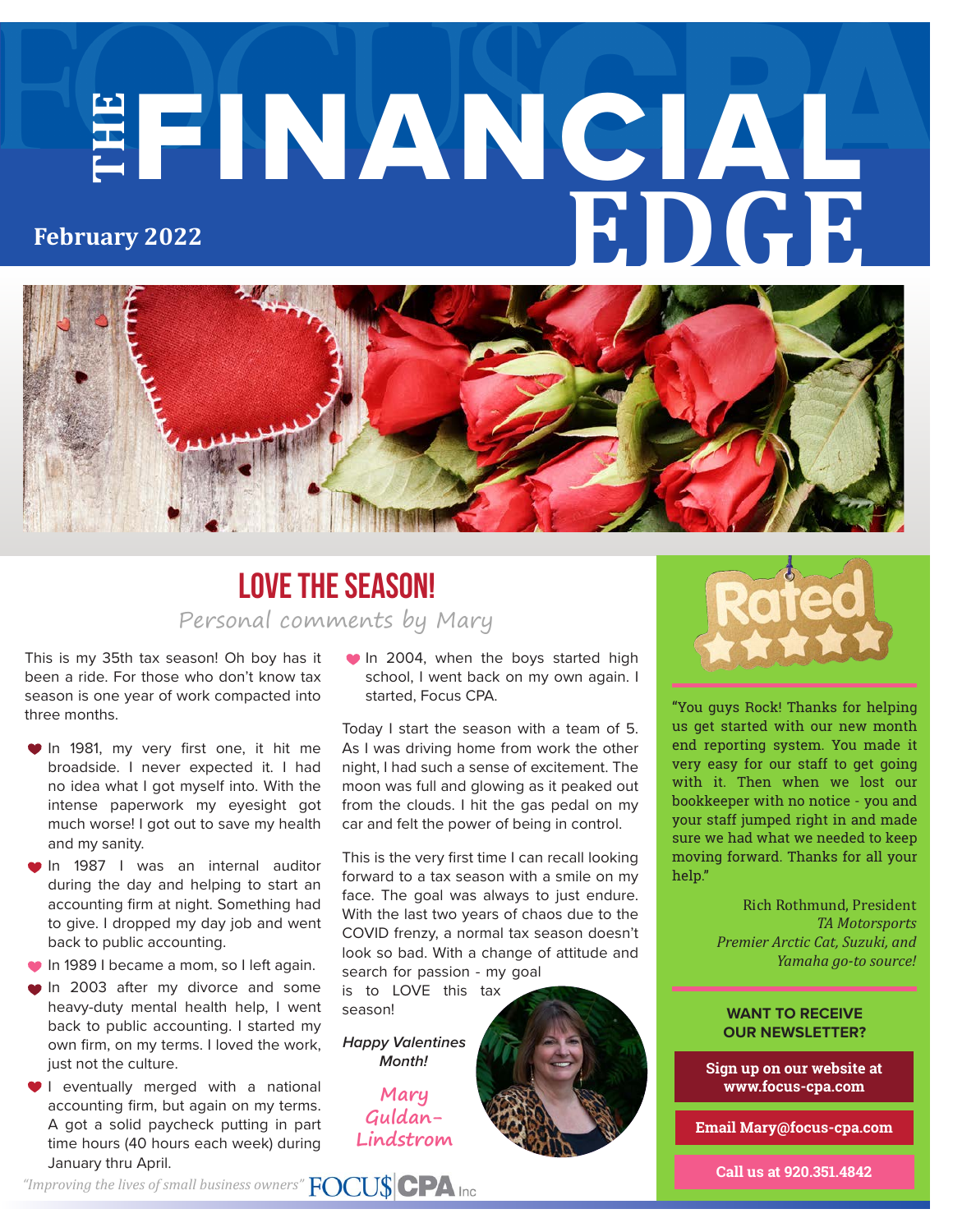# FOCU\$CPA Inc



## **The book review**

| TITLE:               | 15 Invaluable Laws of Growth                           |
|----------------------|--------------------------------------------------------|
| <b>AUTHOR:</b>       | John Maxwell                                           |
| <b>TOPIC:</b>        | Self Help                                              |
| <b>EASY TO READ:</b> | $$$$$$$$ $$$$ $$$ $$$ (5 out of 5 dollars)             |
| <b>APPLICABLE TO</b> | <b>SMALL BUSINESS:</b> \$\$\$\$\$ (5 out of 5 dollars) |

**Summary:** John Maxwell, explains 15 laws of personal growth, based on his experience and knowledge. Sprinkled with personal stories and great explanations of the 15 laws as he sees them.

**My recommendation:** The book was definitely invaluable to me. Most of the laws I was well aware of. Some will help me push to the next step.



Pages: 260 | Published: 2004



# **IRS tax issues for Small Business Owners What to watch for**

**By Mary Guldan-Lindstrom CPA**

There's no sure way to avoid an IRS audit however these are areas that the IRS has been pursuing and some tax payers ignore.

**FAILING TO REPORT ALL TAXABLE INCOME:** The IRS matches all those 1099s and W-2's to taxes filed. This includes credit card payments. A mismatch sends up a red flag and causes the IRS computers to spit out a bill.

**RENTAL LOSSES:** Watch the passive loss and real estate professional tax rules. Easy to miss. In addition the new 3.8% Medicare surcharge came into play in 2013.

**BUSINESS VEHICLE:** Whey are looking for written document for the business usage.

**EMPLOYEE VS INDEPENDENT CONTRACTOR:** They are looking for the payroll taxes. The IRS prefers everyone to be an employee.

**S-CORPORATION OWNER COMPENSATION:** Again they are looking for the payroll taxes. Wages need to be reasonable.

**HOBBY LOSS RULES:** You must report any income you earn from a hobby, and you can deduct expenses up to the level of that income. But the law bans writing off losses from a hobby.

FAILING TO REPORT A FOREIGN BANK ACCOUNT: They are looking for money stashed outside the U.S.

The risk of audit should not keep you from taking legitimate deductions. If you have it and can prove it, then use it. There's no reason to ever pay more tax than you actually owe.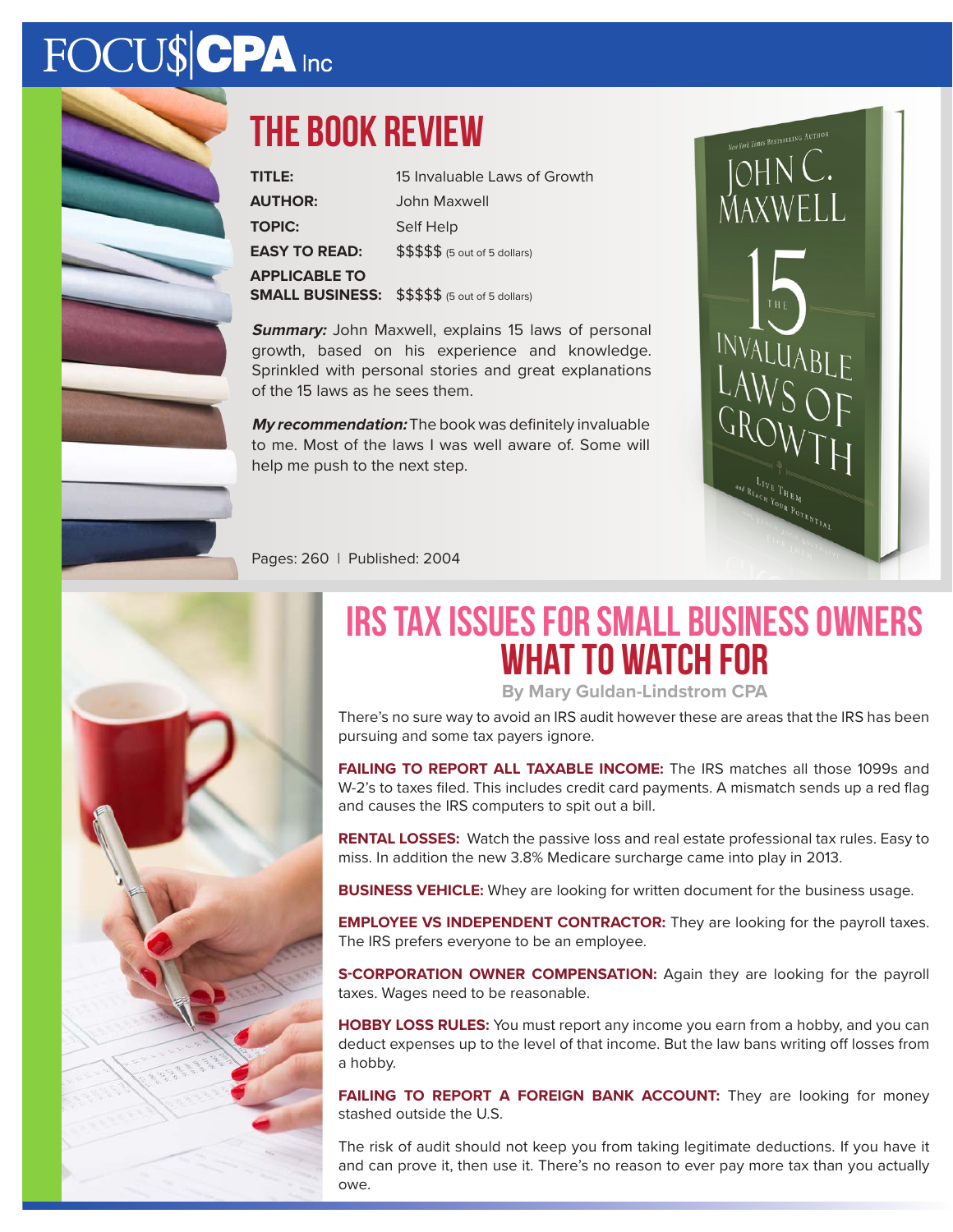#### **February 2022 | The Financial Edge**



### **Cash Management for a Start Up - Working to stabilize**

**By Mary Guldan-Lindstrom CPA**

As a person moves from living on a paycheck to starting a business the cash management changes. This is one of the most stressful times a business owner encounters. Many live hand to mouth. For most once the money comes in you spend it on what is needed immediately for business or for personal needs. To survive past this initial state a system can help build a solid financial foundation.

#### **HERE ARE THE BASIC STEPS I USED TO GET STARTED:**

Determine how much you need to live each month. Plan on taking that amount out of the business monthly or weekly. Pay yourself first. How much will it take for you to get by? You need to survive through this and eventually the business needs to be worth your time.

Determine how much you need in sales each month to cover your paycheck and operate business. This is considered your break even or the technical term "your nut to crack". This takes a little more work to calculate. It will be unique for your business. You need to know a few pieces of information

- What is your monthly overhead? How much cash does it take to open and keep the doors open each month? This includes rent, telephone, insurance, software costs, etc. and your pay. The lower the amount, the less sales you need.
- ◆ How much of your sales goes to overhead? For example, if you sell a service 100% may go to cover, but if you have to hire contractors to get the work done or sell products maybe only 50% goes to your overhead. This is called gross margin or gross profit.
- $\blacktriangleright$  Next, it's math. Overhead \$ divided by gross margin % = break even sales. If your overhead is \$5000 per month and you keep 80% of your sales, you need \$6250 in monthly sales to cover your overhead.
- Now that you know your sales goal it is time to brainstorm on how to meet and exceed it. Here's some ideas.
- Focus on your ideal customer and service. Do what you do best. This will bring the fastest results and keep your energy flowing. Anything else will sap your energy and cost you money to meet their needs.
- Develop reoccurring sales. How can you provide value on a continuous basis? Sell them a Keurig, then sell them k cups. Sell them a product then sell them a warranty.
- Sell addons and upsells. Increase the sales ticket. Find other items your ideal client base will value.

Document and refine your systems to keep creating great results. For me creating a sales system has saved me lots of time and has resulted in a consistent 20% growth over the last few years.



Set weekly benchmarks and measure your success. Financial statements are great but it's old news. Determine what actions have to take place each week to meet your sales goal.

I personal have found this to be the first step to moving to financial stability. Once you crack your nut, the same steps will increase your financial results.

*"Improving the lives of small business owners"*

#### **SPECIAL OFFER**

#### **WOULD YOU LIKE A FREE KRINGLE FROM UNCLE MIKE'S BAKERY SHOPPE?**

Just encourage a small business owner to set up a free discovery meeting with Mary at Focus CPA Inc. and we will send you a gift card for a free award winning and mouthwatering Kringle of your choice.

A referral is the best compliment that we can receive.

P.S. We are taking a very limited # of new clients until May 2022. I want to make sure our current clients get the service that they need!